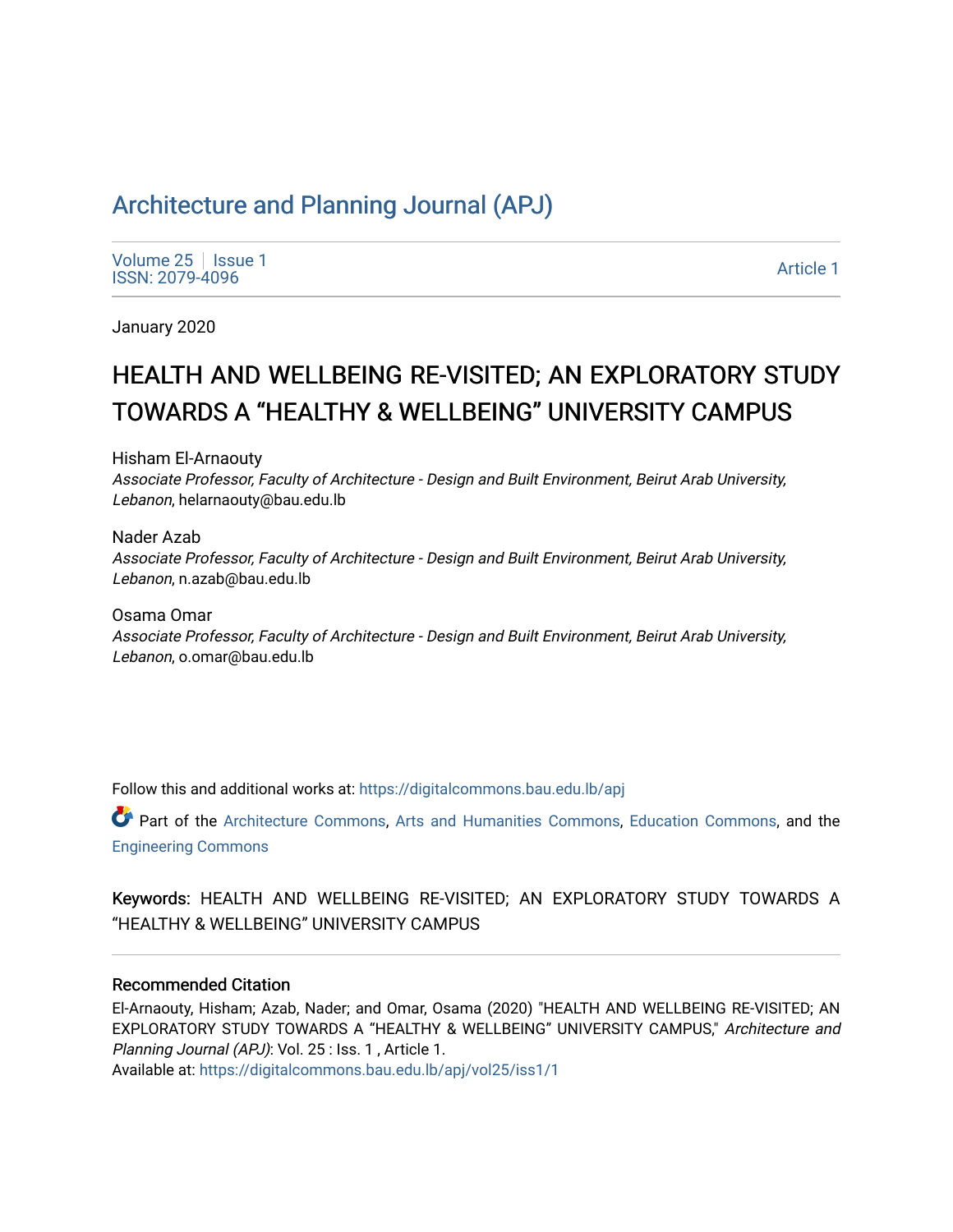# HEALTH AND WELLBEING RE-VISITED; AN EXPLORATORY STUDY TOWARDS A "HEALTHY & WELLBEING" UNIVERSITY CAMPUS

# **Abstract**

"Health and wellbeing", buzzword of the era! Whether the term is revolutionizing the way people think about buildings or not is still under investigation. Nevertheless, it certainly explores how design, operations and behaviors within the places where we live, work, learn and play can be optimized to advance human health and wellbeing. Knowing that the term has the possibility of being applied to different scales and arenas, this research focuses on the scale of university campuses. Numerous studies have revealed that university campuses could play a substantial role in boosting the innovation within communities and reinforcing the mission of developing human resources aligned with fostering competitive technological advantages. In cities, societies tend to maximize their competitive benefits to attract more talents and investment. Thus, reconstructing the relationship between campus and the city is becoming more substantial for the survival and flourishes of these communities. This research is an exploratory study building on the epistemological promises of the term; "health and wellbeing" on a communal level; the level of university campuses. The objective is to conceptualize a model that would help us study, create and or evaluate university campuses. The argument follows an inductive qualitative approach building on available knowledge in the field of urban and environmental planning and reaching to applications in the field of health and wellbeing certification. A systems approach ties the elements together with a final exploratory model on its applicability. This would certainly help designers, policymakers and others to evaluate, enhance and create university campuses that would raise the banner or health and wellbeing.

## Keywords

HEALTH AND WELLBEING RE-VISITED; AN EXPLORATORY STUDY TOWARDS A "HEALTHY & WELLBEING" UNIVERSITY CAMPUS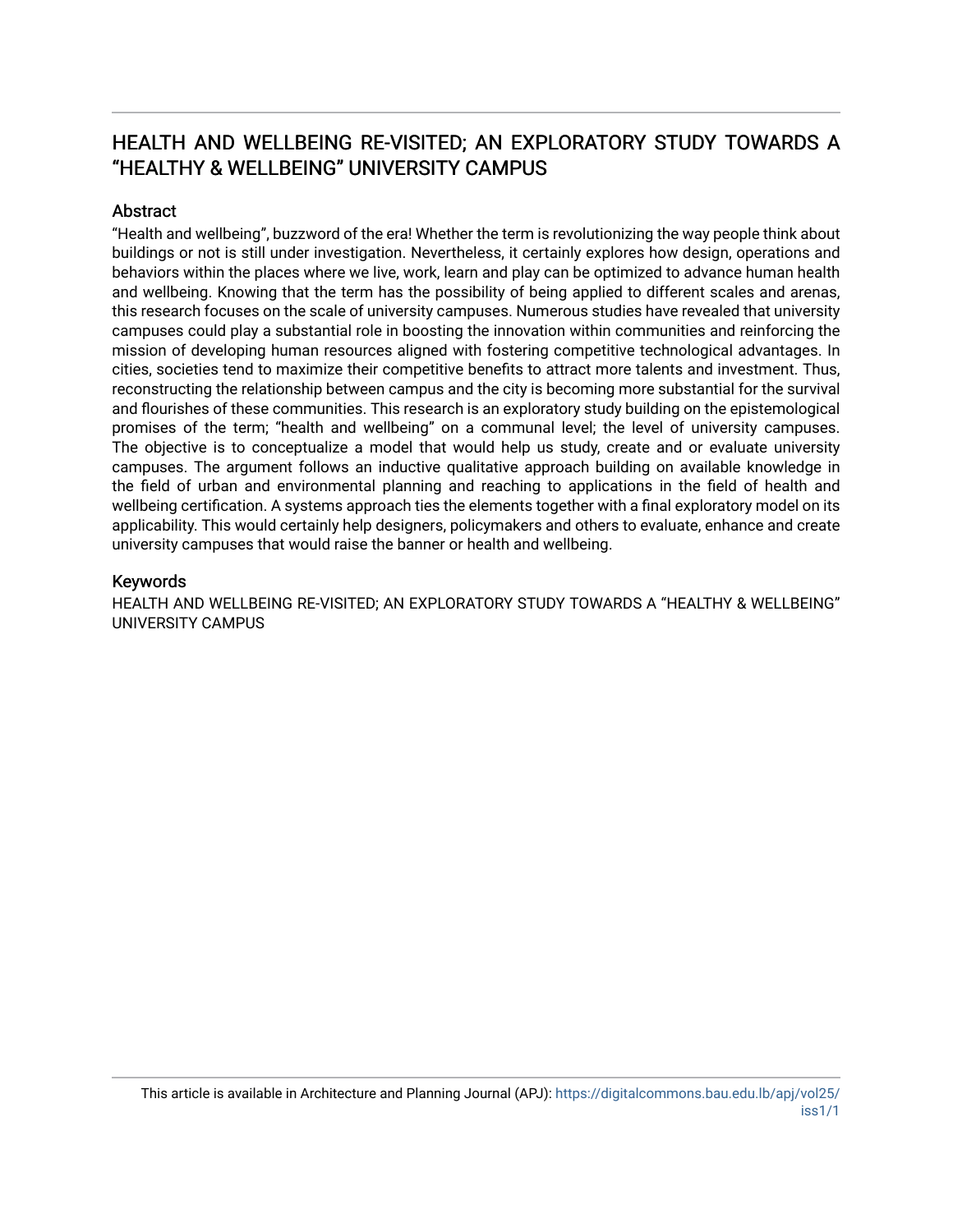# **HEALTH AND WELLBEING RE-VISITED; AN EXPLORATORY STUDY TOWARDS A "HEALTHY & WELLBEING" UNIVERSITY CAMPUS**

# *H. El-ARNAOUTY<sup>1</sup> N. Y. AZAB<sup>2</sup> O. M. OMAR*<sup>3</sup>

#### *ABSTRACT*

*"Health and wellbeing", buzzword of the era! Whether the term is revolutionizing the way people think about buildings or not is still under investigation. Nevertheless, it certainly explores how design, operations and behaviors within the places where we live, work, learn and play can be optimized to advance human health and wellbeing.* 

*Knowing that the term has the possibility of being applied to different scales and arenas, this research focuses on the scale of university campuses. Numerous studies have revealed that university campuses could play a substantial role in boosting the innovation within communities and reinforcing the mission of developing human resources aligned with fostering competitive technological advantages. In cities, societies tend to maximize their competitive benefits to attract more talents and investment. Thus, reconstructing the relationship between campus and the city is becoming more substantial for the survival and flourishes of these communities.*

*This research is an exploratory study building on the epistemological promises of the term; "health and wellbeing" on a communal level; the level of university campuses. The objective is to conceptualize a model that would help us study, create and or evaluate university campuses. The argument follows an inductive qualitative approach building on available knowledge in the field of urban and environmental planning and reaching to applications in the field of health and wellbeing certification. A systems approach ties the elements together with a final exploratory model on its applicability. This would certainly help designers, policymakers and others to evaluate, enhance and create university campuses that would raise the banner or health and wellbeing.*

#### **KEYWORDS**

Health and wellbeing, Sustainable campus, Systems theory, Wellness Concept.

<u>.</u>

<sup>1</sup> Hisham El-Arnaouty, Associate Professor, Faculty of Architecture - Design and Built Environment, Beirut Arab University, Lebanon helarnaouty@bau.edu.lb

<sup>2</sup> Nader Azab, Associate Professor, Faculty of Architecture - Design and Built Environment, Beirut Arab University, Lebanon n.azab@bau.edu.lb

<sup>3</sup> Osama Omar, Associate Professor, Faculty of Architecture - Design and Built Environment, Beirut Arab University, Lebanon o.omar@bau.edu.lb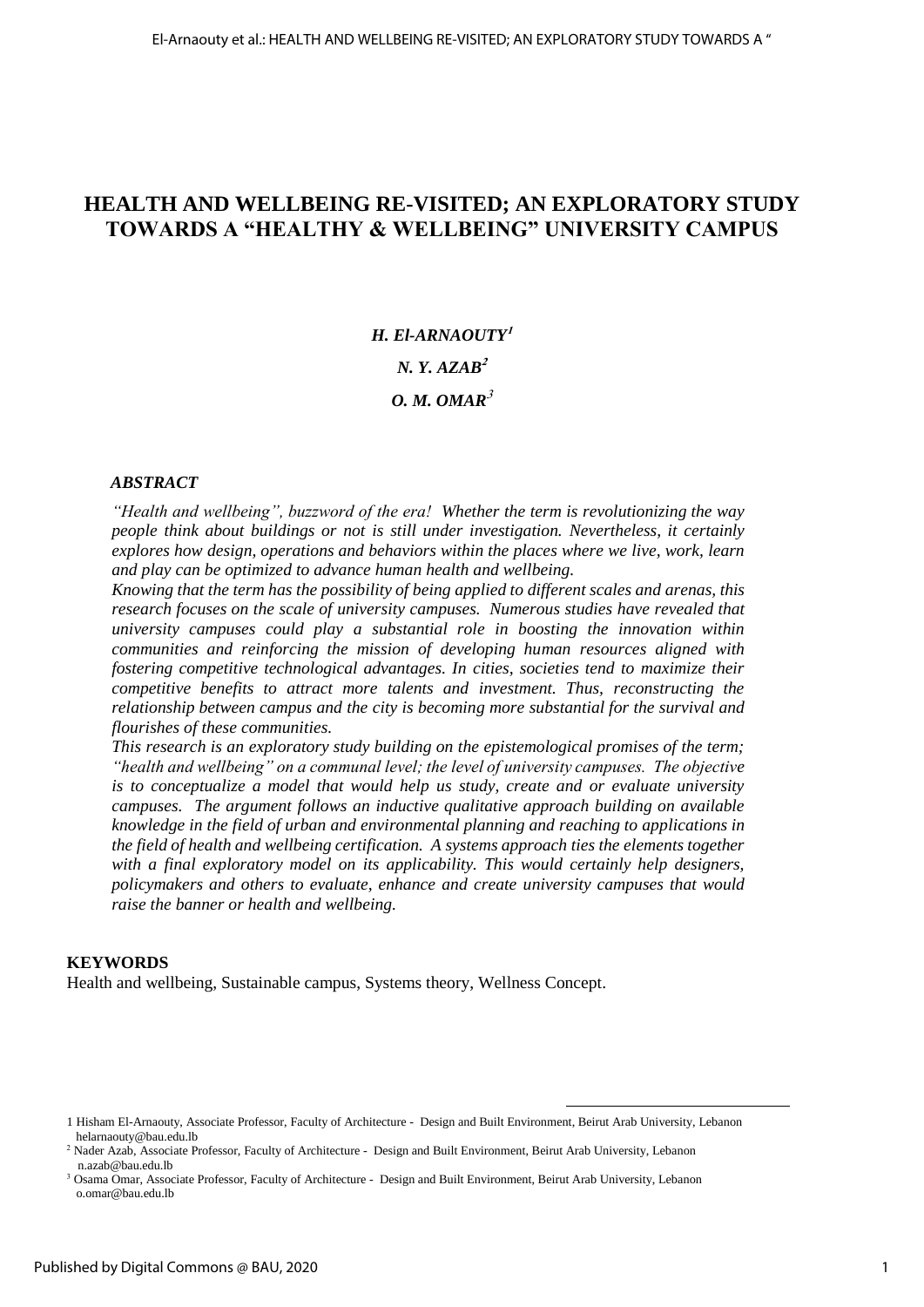#### **1. INTRODUCTION**

"…. a state of well-being in which the individual realizes his or her own abilities, can cope with the normal stresses of life, can work productively and fruitfully, and is able to make a contribution to his or her community".

(WHO, 2001).

"Health is a state of body; wellness is a state of being".

(J. Stanford, 2014)

"Health and wellbeing", buzzword of the era! Once in a while, intellectual life gets bombarded by a term or a concept that stirs scholars' thoughts and actions. The 1980's and onwards have witnessed the rise of sustainable development and sustainability as a binding theme and concept for growth and development. However, lately research and policy arenas are witnessing the rise of a more appealing term; health and wellbeing".

Historically, one would definitely say that "Health and Wellbeing" is never a new concept in the arena of human intellect and practice. Ancient cultures have always contemplated the term in their own ways; certainly our ancestors have dealt with the issue in an eloquent manner that never lacked integrity or coherence. For example, one would be surprised by the Japanese approach to the issue. Fig (1) illustrates a mandala for a wholistic approach to wellbeing of an individual. What about Islamic culture and the Quranic teachings that touch on the very same issue? Lots of verses in Quran assert the same meanings of wholeness and its relation to wellbeing.

One would certainly say that "Health and Wellbeing" is revolutionizing the way people think about buildings, communities and existence. It explores how design, operations and behaviors within the places where we live, work, learn and play can be optimized to advance human health and wellbeing. The concept of wellbeing encompasses the physical mental and emotional, social, and spiritual dimensions of health. Actually, a closer look at the history of intellect, especially in the field of urban and environmental planning, one finds glimpses of the term in the writings and practices of pioneers such as Guiden, Freedman, Jacobs, etc. Although it wasn't clearly defined as "health and wellbeing," the idea itself was the main trigger of their contributions.

Since the late 1970, "being well" concepts, such as those in the field of workplace wellness, have surfaced and grown in the research and policy-making arenas, thus affecting our lives. Today, stand-up desks, walking meetings, and step challenges are the norm, and companies devote entire campuses and company policies to foster wellbeing. Such measures, which look beyond return on investment to total value added, have proven to help increase candidate pool competitiveness and retain workers.

 Consequently, the World Health Organization (WHO) officially came to define health as "a state of complete physical, mental, and social wellbeing—not merely the absence of disease, or infirmity." The enjoyment of the highest attainable standard of health is one of the fundamental rights of every human being regardless of race, religion political belief, and economic or social conditions.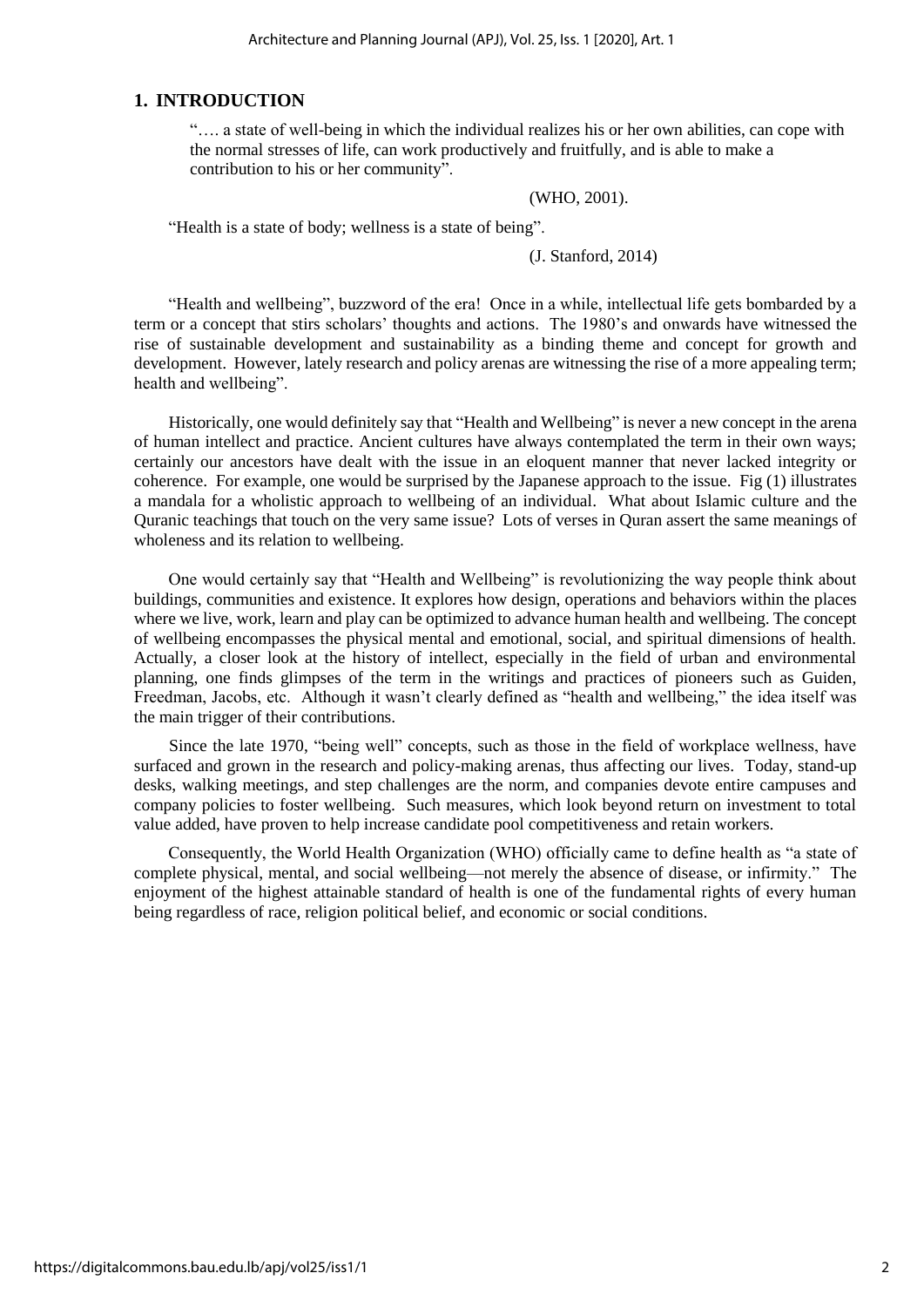

**Fig. 1 Japanese interpretation to wellbeing. (NAKANISHI, 1999)**

The objective of the World Health Organization shall be the attainment by all peoples of the highest possible level of health" (Treaties, 1984). Fig (2) illustrates the pillars of health and wellbeing encompassed by WHO.

Generally speaking, one would say that most research and policies to date have focused on relationships between the built environment and humans' physical health rather than mental health and wellbeing (Egan et al., 2003; Bunn et al., 2003; Burns et al; 2014 Cerda et al., 2013; NICE, 2008; Tully Mark et al., 2013; World Health Organization, 2006). Systematic review of intervention studies examining effects of changes to the built environment on the health of children and young people found some evidence of potential benefits to physical activity but was unable to find any mental health and wellbeing outcomes in the literature (Audrey and Batista-Ferrer, 2015; (T.H.M. Moorea, 2018).



**Fig. 2 Interaction of biological, psychological and social factors in the development of mental disorders. (WHO, 2001)**

#### **2. OBJECTIVES AND METHODOLOGY:**

"This is the single biggest challenge for higher education. Our goal should be nothing less than to train a new generation of sustainability leaders, graduates who understand the intricate connections between economics and ecology, place and planet, between how we live and the consequences of our actions". (THOMASHOW, 2010)

Knowing that the term "Health and Wellbeing" has the possibility of being applied to different scales and arenas, this research focuses on the scale of university campuses. Numerous studies have revealed that university campuses could play a substantial role in boosting the innovation within communities and reinforcing the mission of developing human resources aligned with fostering competitive technological advantages. In cities, societies tend to maximize their competitive benefits to attract more talents and investment. Thus, reconstructing the relationship between the campus and the city is becoming more substantial for the survival and flourishes of these communities.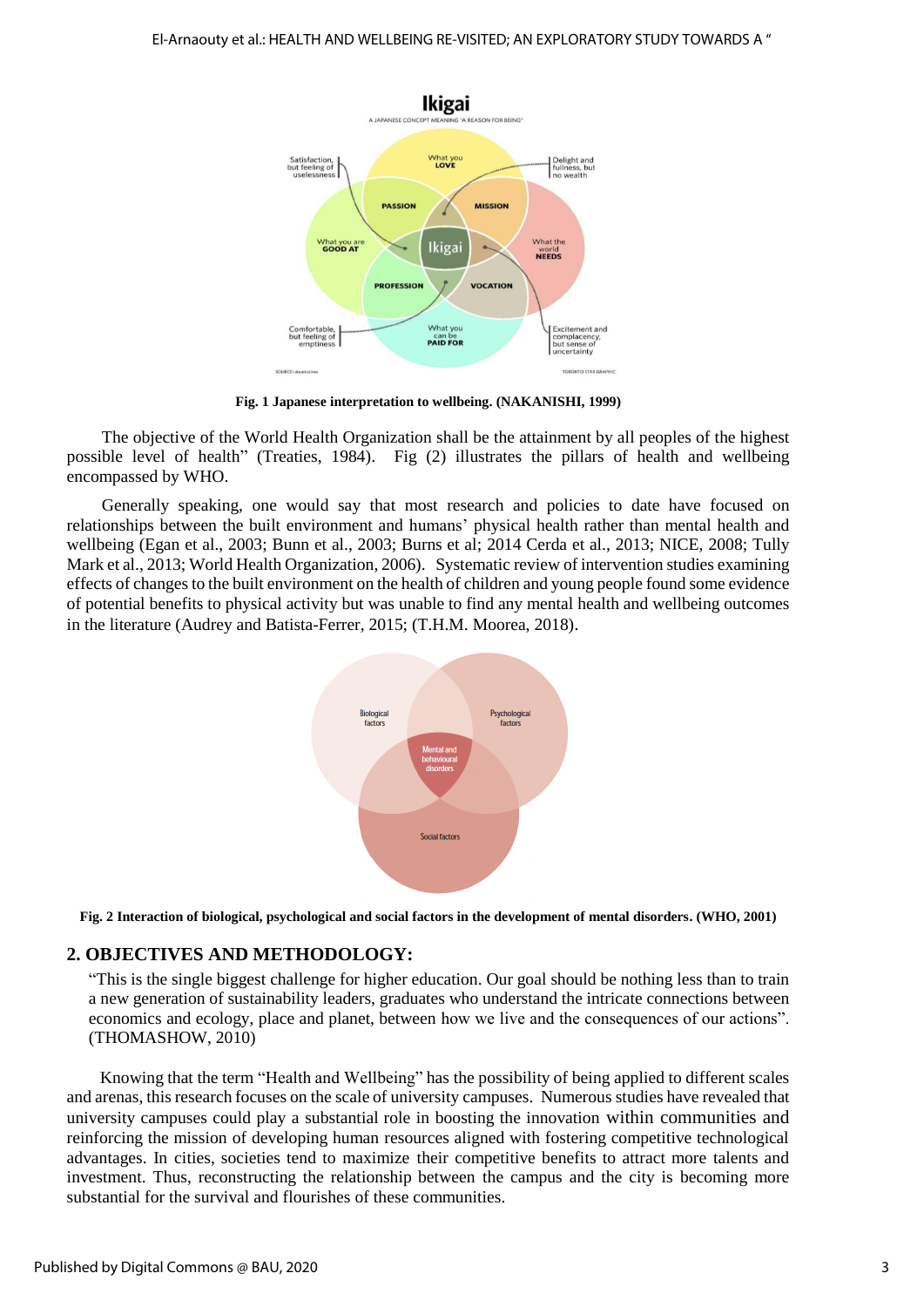This research is an exploratory journey building on the epistemological promises of the term; "health and wellbeing" on a communal level; the level of university campuses. The objective is to conceptualize a model that would help us study, create and or evaluate university campuses. The argument follows an inductive qualitative approach building on available knowledge in the field of urban and environmental planning and reaching to applications in the field of health and wellbeing certification. A systems approach ties the elements together with a hope for exploring a model for a healthy and wellbeing campus "WELL".

# **3. "HEALTH AND WELLBEING" AND SUSTAINABILITY AT CROSSROADS:**

Since the late seventies of the last century, the scientific and policy arenas have had to deal with different paradigms of growth and development, of which sustainability and wellbeing have been the most appealing ones. Although "sustainability" took over the scene till the beginnings of the 21<sup>st</sup> century, "health and wellbeing" is certainly on the rise as an evolutionary concept or paradigm for action.

As for sustainability, the WECD report in 1987 have offered an explanation to the term, no consensus on a single definition has been reached ever. Economic development, inter-generational relations, ecosystem health, and social equity are basic tiers for this approach (Bruntland, 1987). What should concern us, is their possible effect on future urban forms.

Depending on interpretations and scholars' orientations, sustainability could mean and advocate for a wide array of goals. These range from green production, recycling and preserving nature, to extreme behavioral changes, such as alternative lifestyles and consumption patterns, putting caps on growth and other practices that deplete natural resources (Daly, 1994). Diffusing these concepts within our system would only reap its benefits and induce required changes in the end. On the other side, if these new values have been forced only on some aspects of life, conflict arises and other undesired scenarios are guaranteed.

With the proliferation of measures and policy initiatives targeting sustainable futures, one would find some solid actions in the field of sustainability and certification. This has been a step towards quantifying successes and failures on the road to a better future. The following section defines some of these interventions that could guide us throughout the process of developing a model for understanding a hypothetical "Health and Wellbeing" university campus.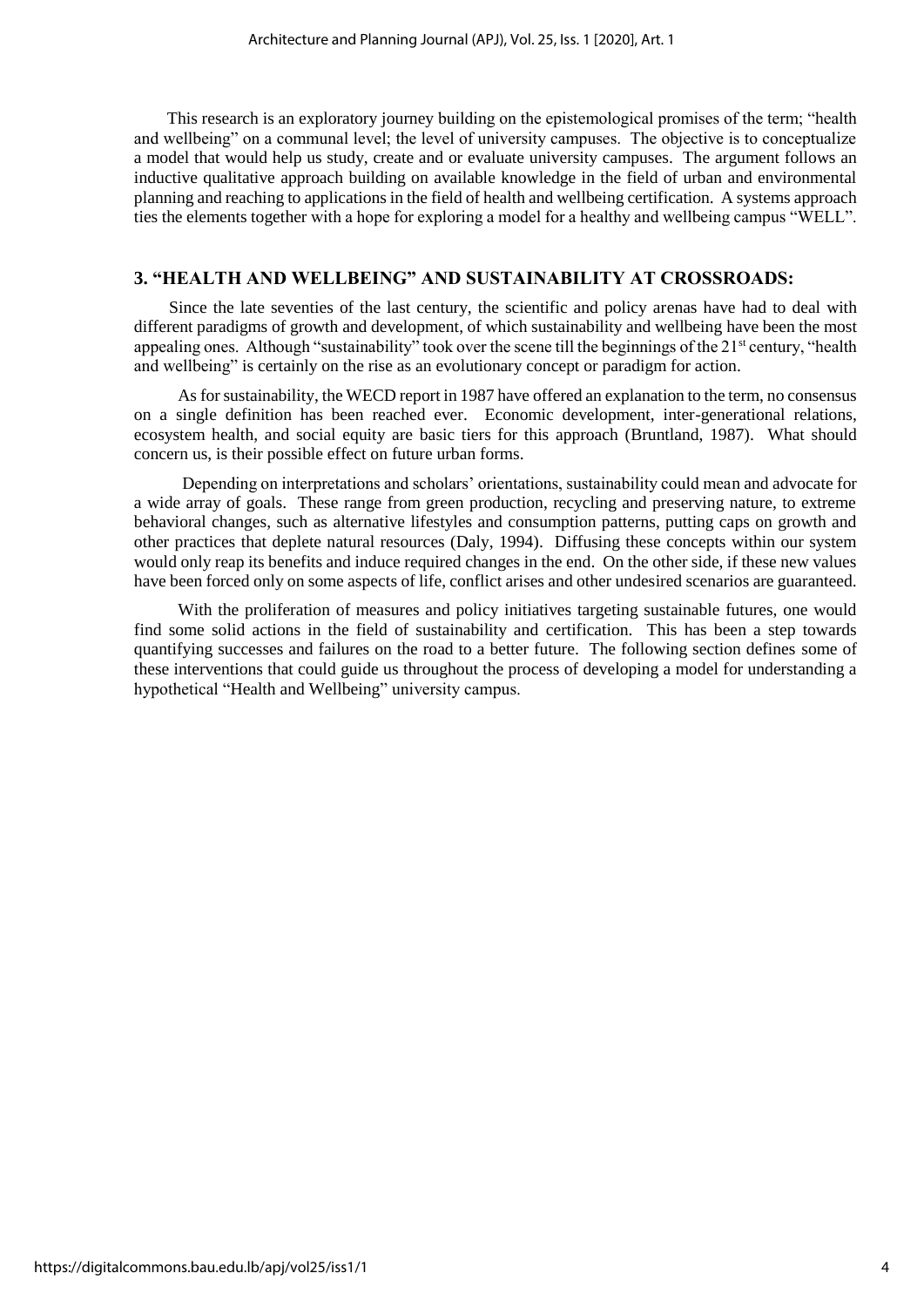# *3.1. Building Rating Systems:*

The global awareness of the significant environmental impact of buildings has been driving research efforts towards developing innovative standards and systems that promote sustainability in construction projects. Currently, 382 registered software tools are available for assessing the energy efficiency, renewable energy, and energy performance of buildings (B.K. Nguyen 2011). The first commercially available system was the Building Research Establishment Environmental Assessment Method (BREEAM), which was proposed by the Building Research Establishment (BRE) in the United Kingdom (UK) in 1990 (Ding, 2008). Since then, other similar assessment systems have been developed by governments and third parties with the objective of addressing the quality of building design, construction and operation, and the impact of buildings on the surrounding community and on the environment (X. Chen 2015). These existing green building rating systems vary greatly from one another, differing in terms of the phase of a building's life cycle to which they are applied, building type (e.g., commercial versus residential), and approach (globally- versus locally-based). Nevertheless, all of these rating systems account for a building's energy consumption, impacts on human health and on the surrounding communities, and a building's environmental sustainability (J. Zuo 2014), as their primary objective is to provide a comprehensive assessment of the environmental performance of buildings (Cole, 1999 & Aladdin Alwisy, 2018)

Nguyen and Altan, in a study on green building rating tools, conclude that BREEAM and LEED are the two leading rating tools. They also indicate that CASBEE and Green Star may become increasingly influential in the future.

|                                  | <b>BREEAM</b>         | <b>LEED</b>               | <b>CASBEE</b>                                | <b>Green Star NZ</b>      |
|----------------------------------|-----------------------|---------------------------|----------------------------------------------|---------------------------|
| Country                          | UK                    | US                        | Japan                                        | NZ                        |
| Organizations                    | <b>BRE</b>            | <b>USGBC</b>              | <b>JSBC</b>                                  | <b>NZGBC</b>              |
| <b>Flexibility</b>               | 77 countries          | 160 countries             | 1 country                                    | 1 country                 |
| <b>First version</b>             | 1990                  | 1998                      | 2002                                         | 2007                      |
| <b>Latest version</b>            | 2016                  | 2013                      | 2015                                         | 2016                      |
| <b>Main categories</b>           | Management            | Integrative process       | <b>Indoor Environment</b>                    | Management                |
|                                  | Health & Wellbeing    | <b>Indoor Environment</b> | Quality of Service                           | <b>Indoor Environment</b> |
|                                  | Energy                | Quality                   | <b>On-site Environment</b>                   | Quality                   |
|                                  | Transport             | Energy $&$                | Energy                                       | Energy                    |
|                                  | Water                 | Atmosphere                | Resources &                                  | Transport                 |
|                                  | Material              | Location &                | Materials                                    | Water                     |
|                                  | Waste                 | Transportation            | <b>Off-site Environment</b>                  | Material                  |
|                                  | Land Use & Ecology    | Water Efficiency          |                                              | Land Use & Ecology        |
|                                  | Pollution             | Material & Resources      |                                              | Emissions                 |
|                                  | Innovation            | Sustainable Sites         |                                              | Innovation                |
|                                  |                       | <b>Regional Priority</b>  |                                              |                           |
|                                  |                       | Innovation                |                                              |                           |
| <b>Rating approach</b>           | Pre-weighted          | Additive credits          | BEE ranking chart                            | Pre-weighted              |
|                                  | categories            |                           |                                              | categories except for     |
|                                  |                       |                           |                                              | Innovation                |
| <b>Rating Level</b>              | Pass $>30$            | Certified $>40$           | Poor: $BEE < 0.5$                            | Best practice $\geq 45$   |
|                                  | Good $>45$            | Silver > 50               | Fairy Poor: $BEE =$                          | Excellent >60             |
|                                  | Very good $\geq 55$   | Gold $>60$                | $0.5 - 1.0$                                  | Leadership $\geq 75$      |
|                                  | Excellent > 70        | Platinum $>80$            | Good: $BEE = 1-1.5$                          |                           |
|                                  | Outstanding $\geq 85$ |                           | Very good: $BEE =$                           |                           |
|                                  |                       |                           | 1.5-3; or BEE $\geq$ $\text{\texttt{v}}$ and |                           |
|                                  |                       |                           | O < 50                                       |                           |
|                                  |                       |                           | Excellent: $BEE \geq 3$                      |                           |
|                                  |                       |                           | and $Q \leq 50$                              |                           |
| Number of certified<br>buildings | 561.1600              | 79.100                    | 541                                          | 125                       |

|               |              |             | Table 1: Main feature of BREEAM. LEED and Green Star NZ.(Dat Tien Doan & Amirhosein Ghaffarianhoseini. 2017) |  |
|---------------|--------------|-------------|--------------------------------------------------------------------------------------------------------------|--|
| <b>DDEEAM</b> | <b>I EED</b> | $C$ a ciner | $\alpha$ . $\alpha$ . Note                                                                                   |  |

A closer look at the main features of these four leading rating systems (BREEAM, LEED CASBEE, Green Star NZ), as shown in table (1), shows that all of the rating systems are making efforts to revise and update their criteria more frequently to follow immediately with the rapid development of sustainable construction. (Dat Tien Doan & Amirhosein Ghaffarianhoseini, 2017). Table (2) reveals that the primary focus of green building and sustainable environment is on building energy efficiency which has the highest weighted score in each of the rating tools, except BREEAM and 'Green Star' South Africa (SA) which have the highest weighted scores in transportation and IEQ respectively. The Green Building Index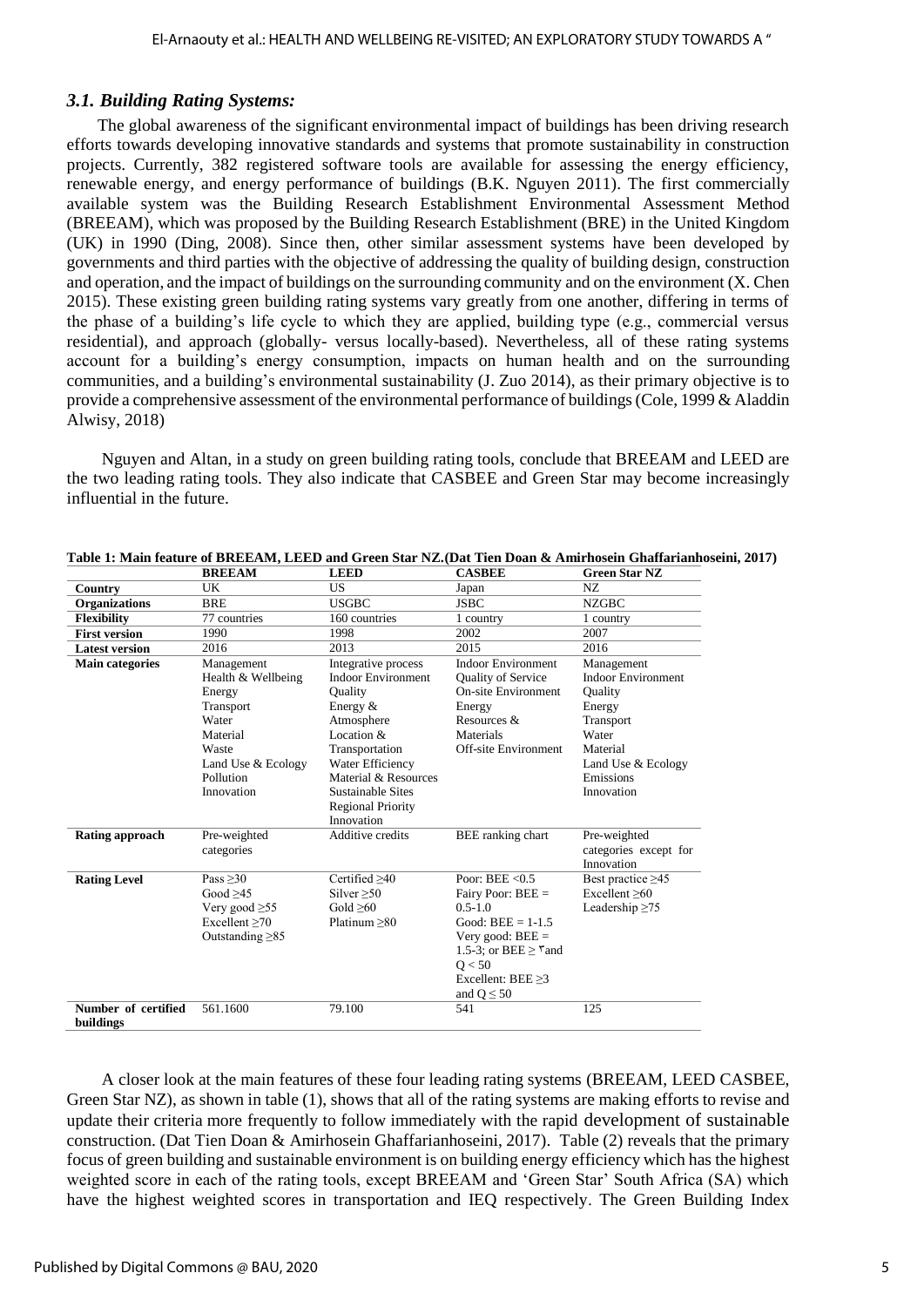(Malaysia, 2011)rating tool system in Malaysia has the highest weighted score for energy efficiency as shown in Table 2 while LEED has the highest score for IEQ followed by the GBI rating tool. On the detailed assessment of the GBI rating tool, IEQ criteria have a total weighted score of 21 points being the highest, after energy efficiency.(Nimlyat, 2018)

| <b>Assessment Criteria</b>          | <b>LEED</b> | <b>Green Mark</b> | <b>GBI</b> | <b>Green Star (SA)</b> | <b>BREEAM</b> |
|-------------------------------------|-------------|-------------------|------------|------------------------|---------------|
| <b>Energy Efficiency and</b>        | 25          | 30                | 38         | 18                     | 17            |
| Atmosphere                          |             |                   |            |                        |               |
| <b>Indoor Environmental Quality</b> | 22          | 15                | 21         | 20                     | NA.           |
| <b>Environmental Protection/</b>    | <b>NA</b>   | NA.               | NA.        | 10                     | 13            |
| <b>Pollution</b>                    |             |                   |            |                        |               |
| <b>Project Development and</b>      | NA          | <b>NA</b>         | NA         | NA                     | 11            |
| <b>Ecology</b>                      |             |                   |            |                        |               |
| <b>Water Efficiency</b>             | 7           | 20                | 12         | 10                     | 4             |
| <b>Material and Resources</b>       | 19          | NA.               | 9          | 15                     | 9             |
| <b>Transportation</b>               | NA          | NA.               | NA.        | 8                      | 20            |
| <b>Sustainable Site Planning</b>    | 20          | 10                | 10         | 6                      | <b>NA</b>     |
| <b>Innovation and Design</b>        | 7           | 15                | 10         | 4                      | <b>NA</b>     |
| Other green features and            | NA          | 10                | <b>NA</b>  | 9                      | 13            |
| management                          |             |                   |            |                        |               |
| <b>Health and Wellbeing</b>         | NA          | NA.               | <b>NA</b>  | NA.                    | 13            |
| <b>Total Points</b>                 | 100         | 100               | 100        | 100                    | 100           |

**Table 2: Comparison of some Green Building Rating Tools System.(Nimlyat, 2018)**

## *3.2. Sustainable University Campuses*

According to Mitchell Thomashow (2010) in his Article titled ' Nine Elements of a Sustainable Campus,' sustainability as a way of life has a long tradition in U.S. higher education, whether it's Henry David Thoreau's musings and experiments, Helen and Scott Nearing's homesteading, Lewis Mumford's vision of ecological cities and technology, or the countless attempts to link character, community, and ecological living. It is crucial to understand that sustainability is a response to a planetary emergency. Universities today bear the same responsibility to confront environmental challenges as other institutions, municipalities, and countries around the world. They can make unique contributions through research, teaching, student initiatives and community involvement. Universities also have many opportunities to practice sustainability, through such activities as campus operations and the housing, feeding, transportation. All these could contribute to curbing greenhouse gas emissions that tops the world's list of environmental priorities.

Based on these calls, nine elements of a sustainable campus, designed to evoke a twenty first century catalog of transformational sustainable practices were proposed. These entail three broad categories infrastructure (energy, materials, and food), community (governance, investment, and wellness), and learning (curriculum, interpretation, and aesthetics). Imagine these categories as dynamic, emergent, and intrinsically interconnected. Any sustainable endeavor may involve multiple categories. For example, ecologically efficient LEED Platinum–certified building may reduce the carbon footprint of a campus, but if it doesn't also serve an inspirational curricular or interpretive function, it may not achieve its full educational potential. These nine elements aren't a checklist, nor are they criteria for measuring success. They are meant to evoke the necessity of envisioning and applying sustainable practices to all aspects of campus life. (Fig.3)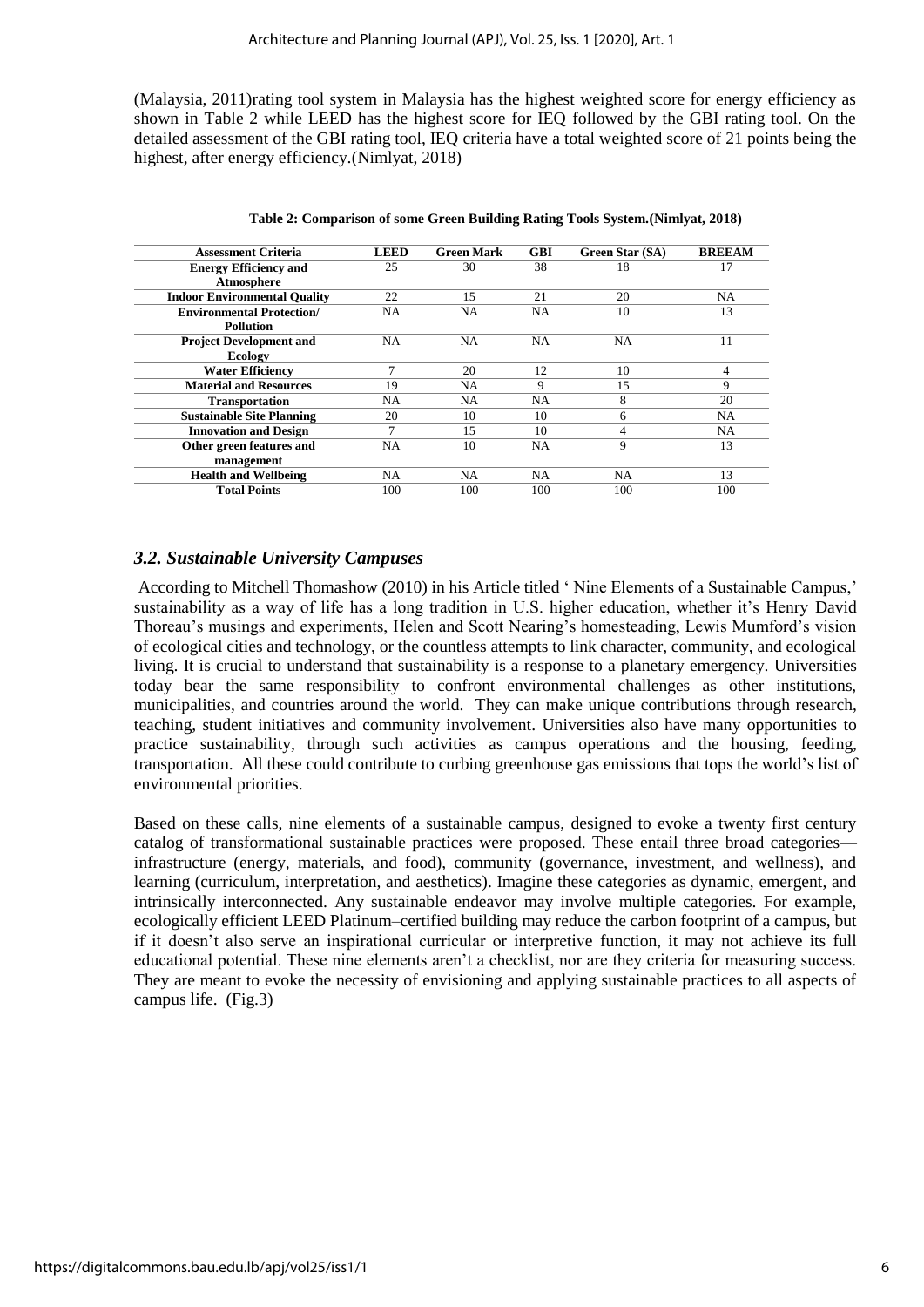

**Fig. 3: Nine Elements of a Sustainable Campus. (THOMASHOW, 2010)**

# **4. "WELL" BUILDING STANDARD:**

As a Logical response to the calls for health and wellbeing strategies, one would highlight the creation of the "WELL" standard. Briefly:

- This is the first standard of its kind that focuses solely on the health and wellness of building occupants.
- WELL identifies 100 performance metrics, design strategies, and policies that can be implemented by the owners, designers, engineers, contractors, users and operators of a building.
- WELL is based on a thorough review of the existing research on the effects of spaces on individuals and has been advanced through a thorough scientific and technical review.
- In order to achieve the requirements of the WELL Building Standard, the space must undergo a process that includes an on-site assessment and performance testing by a third party.(LLC, 2017)



**Fig. 4: Seven Wellness Concept. Reference: (LLC, 2017)**

The seven Concepts are comprised of 102 features. Every feature is intended to address specific aspects of occupant health, comfort or knowledge. Each feature is divided into parts, which are often tailored to a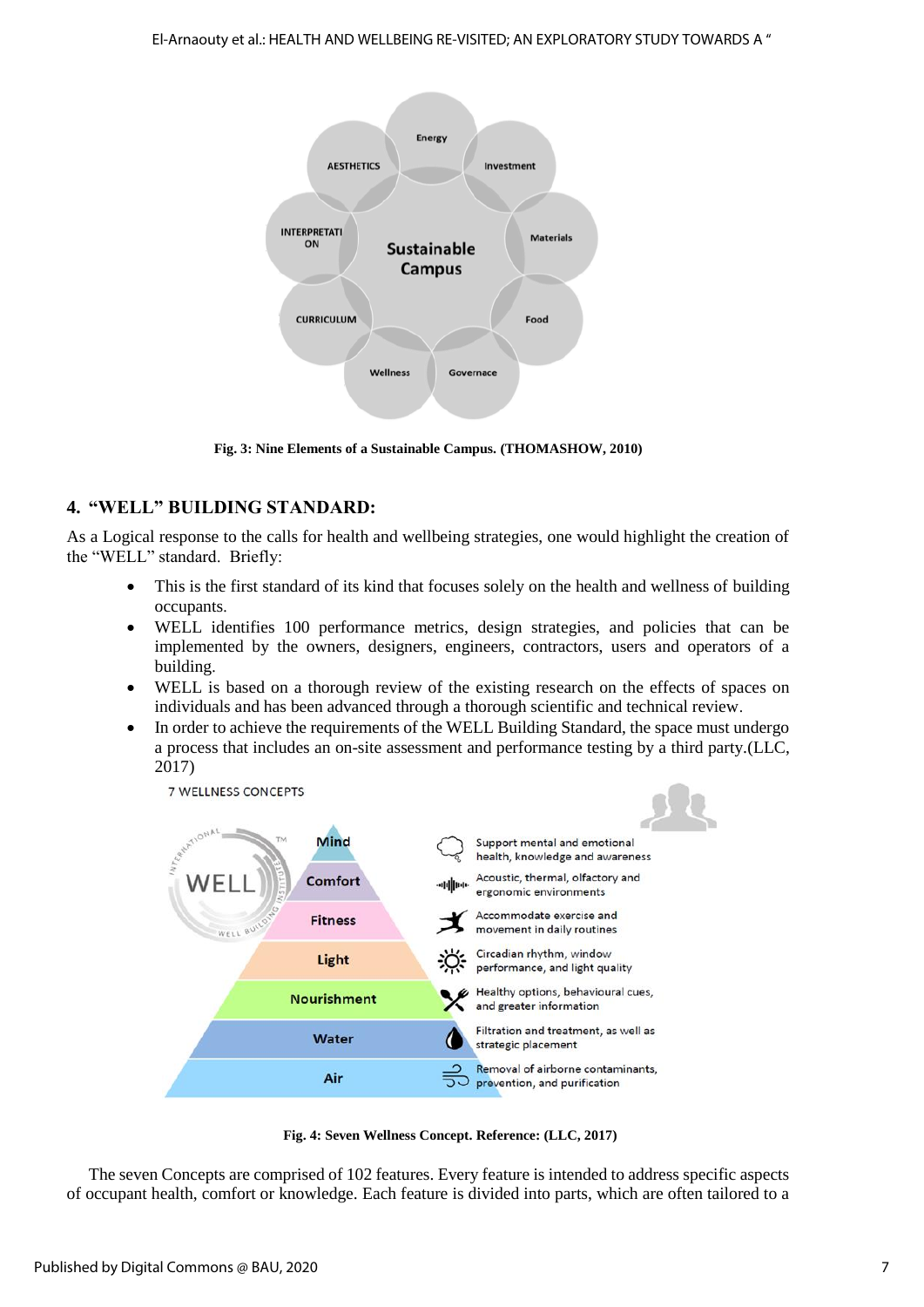specific building type. This means that depending on the building type (e.g., New and Existing Interiors or Core and Shell), only certain parts of a given feature may be applicable. Within each part are one or more requirements, which dictate specific parameters or metrics to be met (Fig. 4). In order for a project to receive credit for a particular feature, all of its applicable component parts specifications must be satisfied.(LLC, 2017)

Features can be:

- Performance-based standards that allow flexibility in how a project meets acceptable quantified thresholds
- Prescriptive standards that require specific technologies, design strategies or protocols to be implemented.(LLC, 2017)

#### *4.1. Then What? A Model for A "Healthy & Wellbeing" University Campus*

According to Webster's dictionary, "a theory is a plausible or scientifically acceptable general principal or body of principles offered to explain certain phenomena, or the analysis of a set of facts in their relation to one another." As a take off, one should ask: what is the validity of building a "theory or model for health and wellbeing"? What level of abstraction is required or tolerated within such a theory? Moreover, what should be expected from it? The researchers believe that such a theory should describe and analyze both past and present behavior of a certain well-defined set of elements, related to each other in some way or another; in our case it's the tergetted university campus and the elements of wellbeing. Ultimately, a theory should prove its consistency by estimating and determining behavior at a certain point in the future. When it comes to health and wellbeing, no one could adhere to a single definition. Again, according to Webster's dictionary, it means "the state of being happy, healthy, or successful", this sounds easy to define though controversial or impossible to operationalize.

Setting the main guidelines for defining a theory and its functions leads us to the preferred level of abstraction. After joggling with different elements of the health and wellbeing definitions, measures and expected interactions, the researchers realized that rolling in all themes and subthemes as followed in previous pratcices (WELL , LEED, etc.), their possible impacts on different aspects of health and wellbeing, and the interactions between these and other elements would end up in a maze, for which no escape is guaranteed. Alternatively, a much more abstract, qualitative, yet convenient way for diagramming these interrelationships has been conceptualized.

As for measuring variables, we know that numbers usually fascinate people. For most, defining a term or an idea and putting numbers and percentages next to it means accuracy and uncontested knowledge. As the case with any other concepts in all fields of knowledge, scholars just love to assign numbers to variables. Although this could help us understand differences between different entities being evaluated, it could be totally or partially biased. The model to be presented and/ or discussed is of a qualitative nature. Although one could assign numbers to some of its components, we should be alert that these numbers are literally for guidance throughout the process not to build on further conclusions.

Fig (5) borrows from a previously proposed "force and filter" model (Azab, 2000), where each factor could be conceptualized as a force exerting some sort of pressure, and simultaneously acting as a filter or mediator for any other possible impacts from other sources. These filters have different filtering capacities and cyclical characteristics depending on the context of study and possible friction points between these filters. Each filter should be seen as a web of interactions between infinite subsystems. These filters have a synergistic effect on the filtered actions, i.e. their total effect is larger than the sum of their single impacts. Consequently, the resulting Status of a university campus exerts its own pressure and puts some constraints on these forces and filters.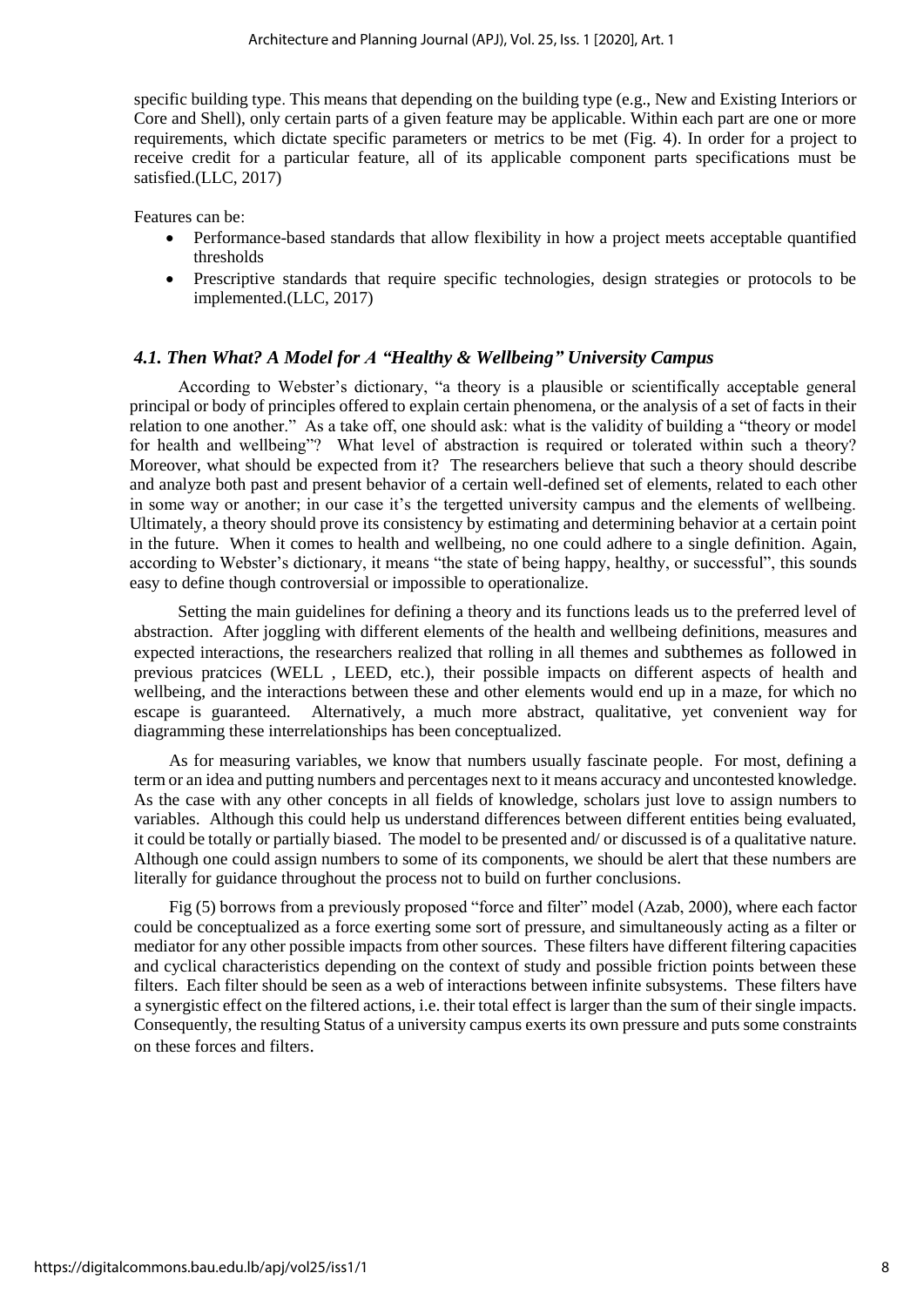

**Fig. 5: Force and filter conceptualization for a WELL university campus (Author)**

# **5. ELEMENTS OF THE PROPOSED MODEL:**

## *5.1. Contextual Situation:*

When applying our proposed model, one needs to contextualize for the university under investigation; its history, mission and vision. This is critical in identifying the boundaries, aspirations and criteria for the wellbeing on both individual and aggregate levels. However, no generalizations whatsoever are possible when dealing with different contexts.

At the level of physical dimensions of the case under investigation, one could utilize any of the available standard measures of sustainability and or wellness. Contextual situation is critical… Context: with all its dimensions (sociocultural, environmental, technological, economic, historical, etc.).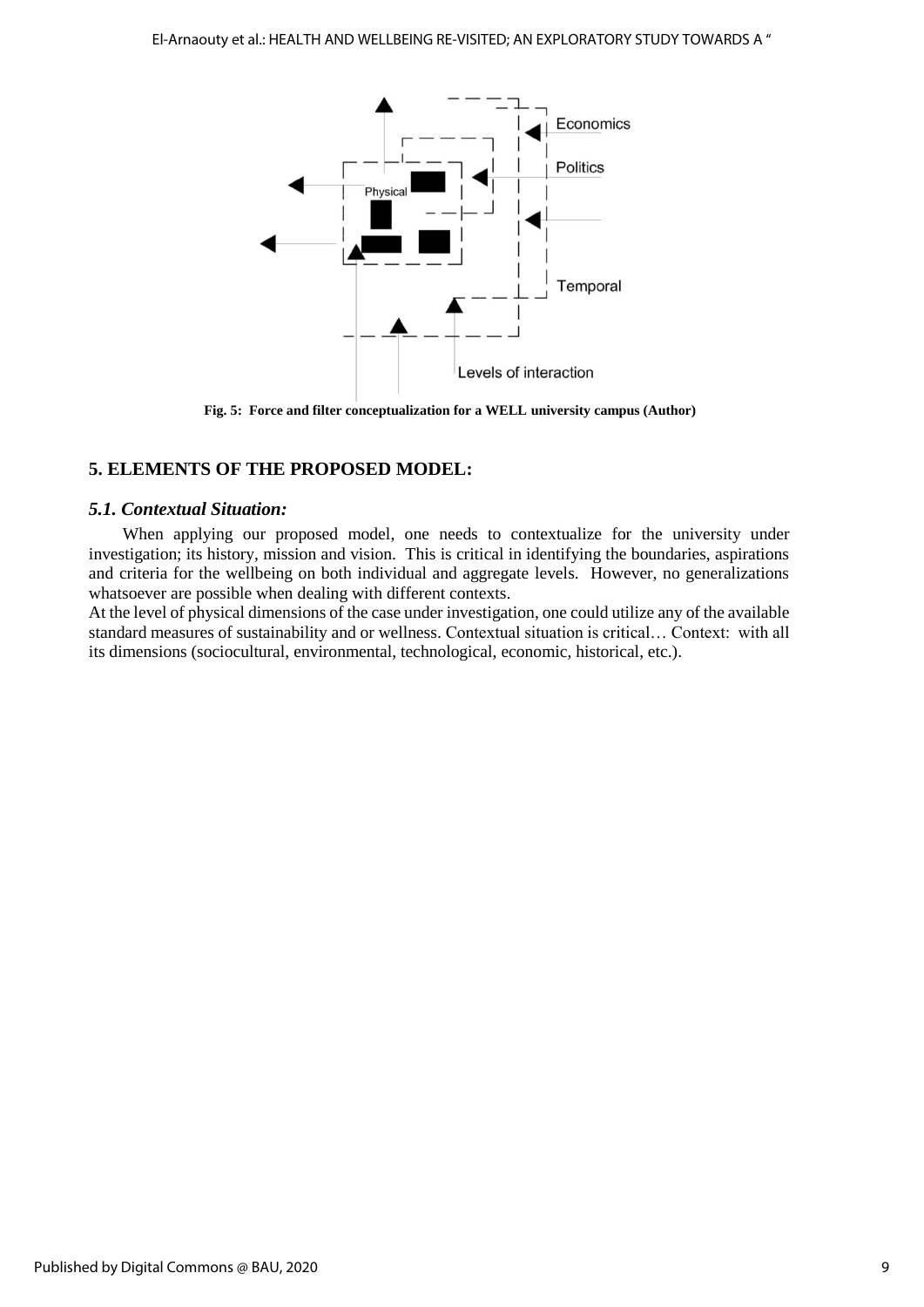# *5.2. Conceptual/ Metaphysical level***:**

- Scale, Levels of interaction and assessment.
- The contextual dimension of evaluation and creating rubrics/ standards for assessment.

# *5.3. Outer Community:*

Again, different levels and definitions for a community apply.

# *5.4. Boundaries: Tangible vs. Intangible Sides of A Campus:*

Components (physical, virtual campuses. In the age of virtual reality, artificial intelligence, etc., attention should be paid to intangible aspects of a university campus. Outreach activities/ aspects are as important as immediate ones that take place on daily bases. A campus: has two dimensions; tangible and intangible. Physical boundaries and others (intellectual unlimited ones).

# **5***.5. Players and Stakeholders:*

Immediate ones (workers, students, etc.) The individual vs the group… better call it the individual within the group.

## *5.6. Communication***:**

Within and outside. Interactions: between humans, entities, each other, intra and intro, Interactions, synergetic effect on each other, affect and get affected, (force and filter works just fine).

## *5.7. The Environment:*

- Energy and Vibes!
- Innovation,
- $\bullet$  Integrity
- Economics
- Technology/ innovation
- Educational, learning
- Sociocultural
- Political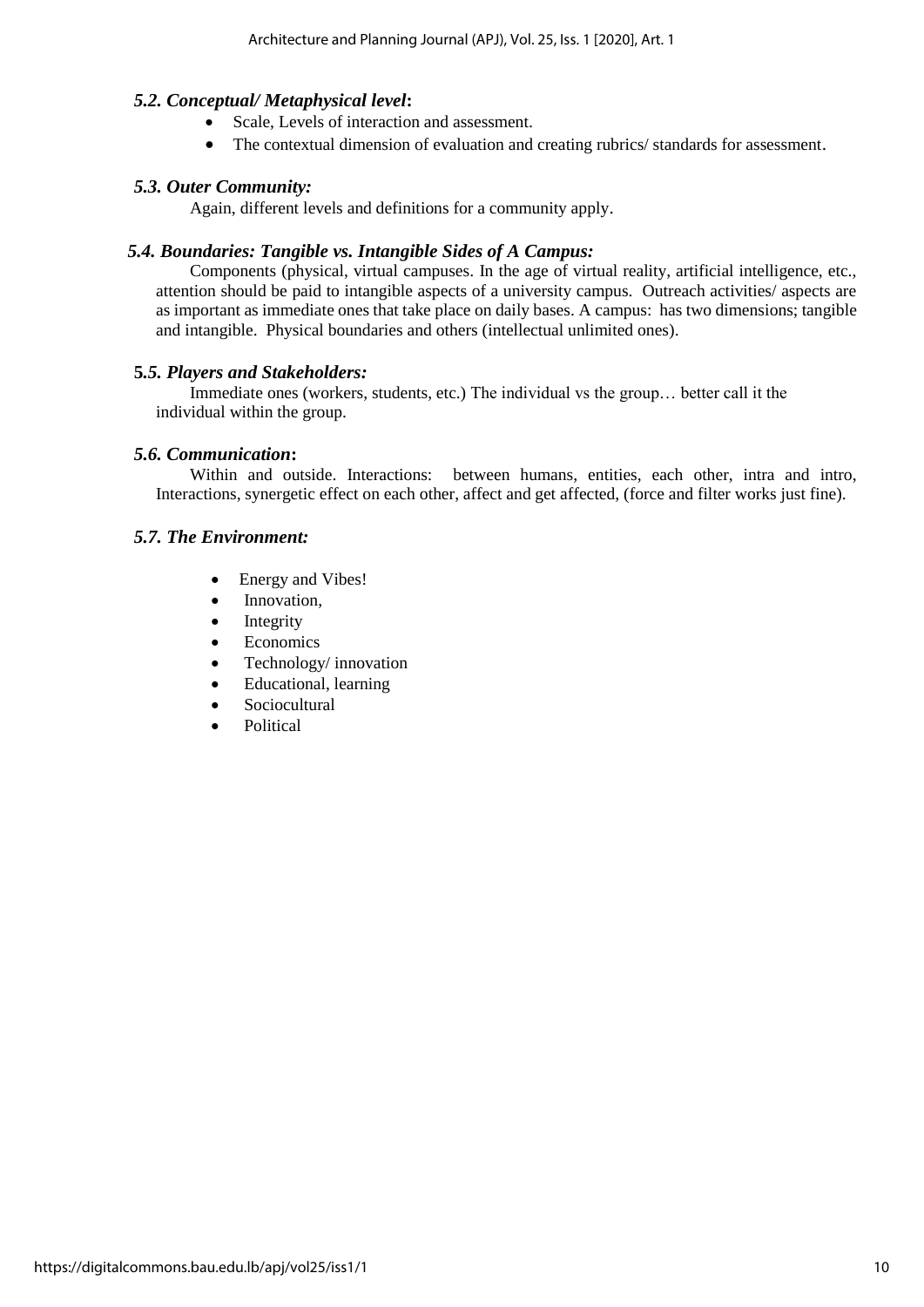# *5.8. Social Capital and Contribution to Wellbeing Of A Community:*

It broadly refers to those factors of effectively functioning social groups that include such things as interpersonal relationships, a shared sense of identity, a shared understanding, shared norms, values, trust and cooperation (Putnam, 1990).

# *5.9. Governance and/ or channels of Participation:*

Therefore, Governance is an issue in our definition for a healthy campus. In a recent review article, (McCann,2016) notes that contemporary urban governance analyses c o n s i d e r how policy, power, and politics shape the relationships between built environments and the identities, practices, struggles and opportunities of everyday social life in the city. He underlines the critical role of state and non-state actors, and informal localized practices.

A team that has expertise in the aforementioned arenas should carry the task of evaluating the wellness of a given university campus. No one could claim expertise in all these factors that count towards the aggregate wellness of a campus. However, a coordinator is preferable to orchestrate the task and envision ways of communication among different players and at different le vels of assessment.



**Fig. 6 : Contextual scales and effects on wellbeing. (Author)**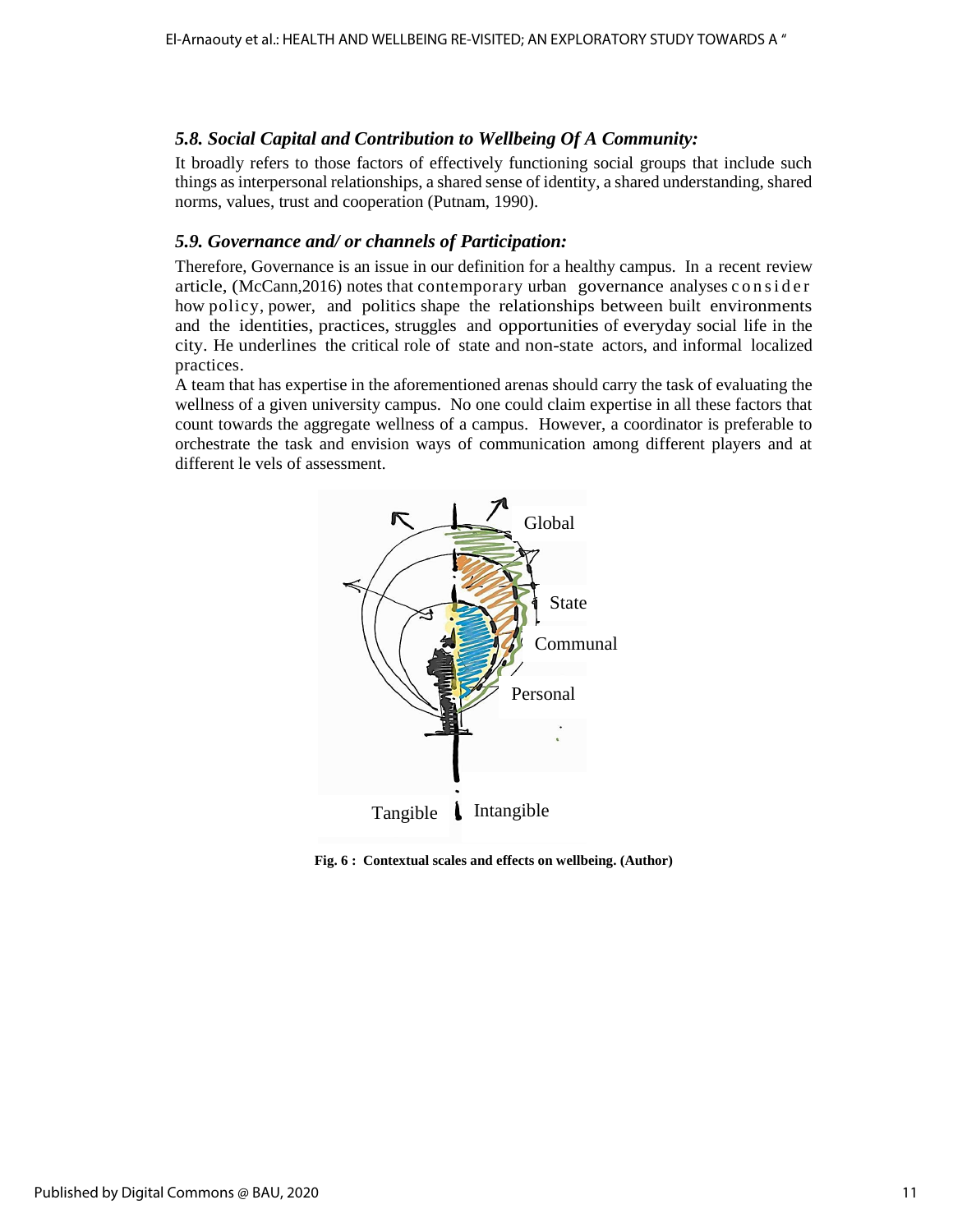# **6. HEALTH AND WELLBEING IN RETROSPECT:**

One should also highlight that there is no consensus on one definition for the term "health and wellbeing." It is one of those loose, bumpy terms that will always stir discussions and excitement in all arenas.

In contrary to health issues, wellbeing is more of an intangible concept, related to the sociocultural intangible side of the coin. (Integrity, individualism, social cohesion, etc. All of these are contextually sensitive when defining wellbeing of an individual and/ or community. This model is contextually sensitive. Operationalizing the term wellbeing Building a model is more of an exploratory approach that certainly needs continuous contributions and refinements from scholars in all arenas of human thought.

**N.B:** Creating WELL standard- from the perspective of the researchers- is discounting the wholeness of the term "wellbeing"

# **Comfortable, Delight, Satisfaction, excitement = wellbeing Ikigai Knowing that we dealing with an entity – university campus- which is more than the sum of its individuals wellbeing**

#### **REFERENCES**

- Aladdin Alwisy, S. B., Mustafa Gül. (2018). *Criteria-based ranking of green building design factors according to leading rating systems*. Energy & Building*s* .
- Azab, N. (2000). Toward A Theory of Urban Form: *Economic Factors and Urbanization. Role of Engineering Towards Better Environment '2000'*. Proceedings of the International Conference, by University of Alexandria, Faculty of Engineering.
- B.K. Nguyen , H. A. (2011). Comparative review of five sustainable rating systems. Procedia Eng.- .386-37. 6-21
- Bruntland. (1987). Report of the World Commission on Environment and Development: Our Common Future .
- Cole, R. J. (1999). Building environmental assessment methods: clarifying intentions. Build. Res. Inf. 27 230–246 .
- Daly, H. a. J. B. C .J. (1994). For the Common Good: Redirecting the Economy toward Community, the Environment, and a Sustainable Future. Boston: Beacon Press .
- Dat Tien Doan, A. G., Nicola Naismith, Tongrui Zhang,, & Amirhosein Ghaffarianhoseini, J. T. (2017). A critical comparison of green building rating systems. Building and Environ*ment* .
- Ding, G. K. (2008). *Sustainable construction—the role of environmental assessment tools. J. Environ. Manage. 86 451–464* .
- J. Zuo , Z. Z. (2014). *Green building research–current status and future agenda: a review.*  Renewable Sustainable Energy Rev. 30 271–281 .
- LLC, D. L. (2017). *The WEEl Building Standard* .
- Malaysia, G. B. I. (2011). *GBI Assessment Criteria for Non-residential Existing Building.* first ed., (NREB)
- NAKANISHI, N. (1999). *Ikigai' in older Japanese people*. British Geriatrics Society .